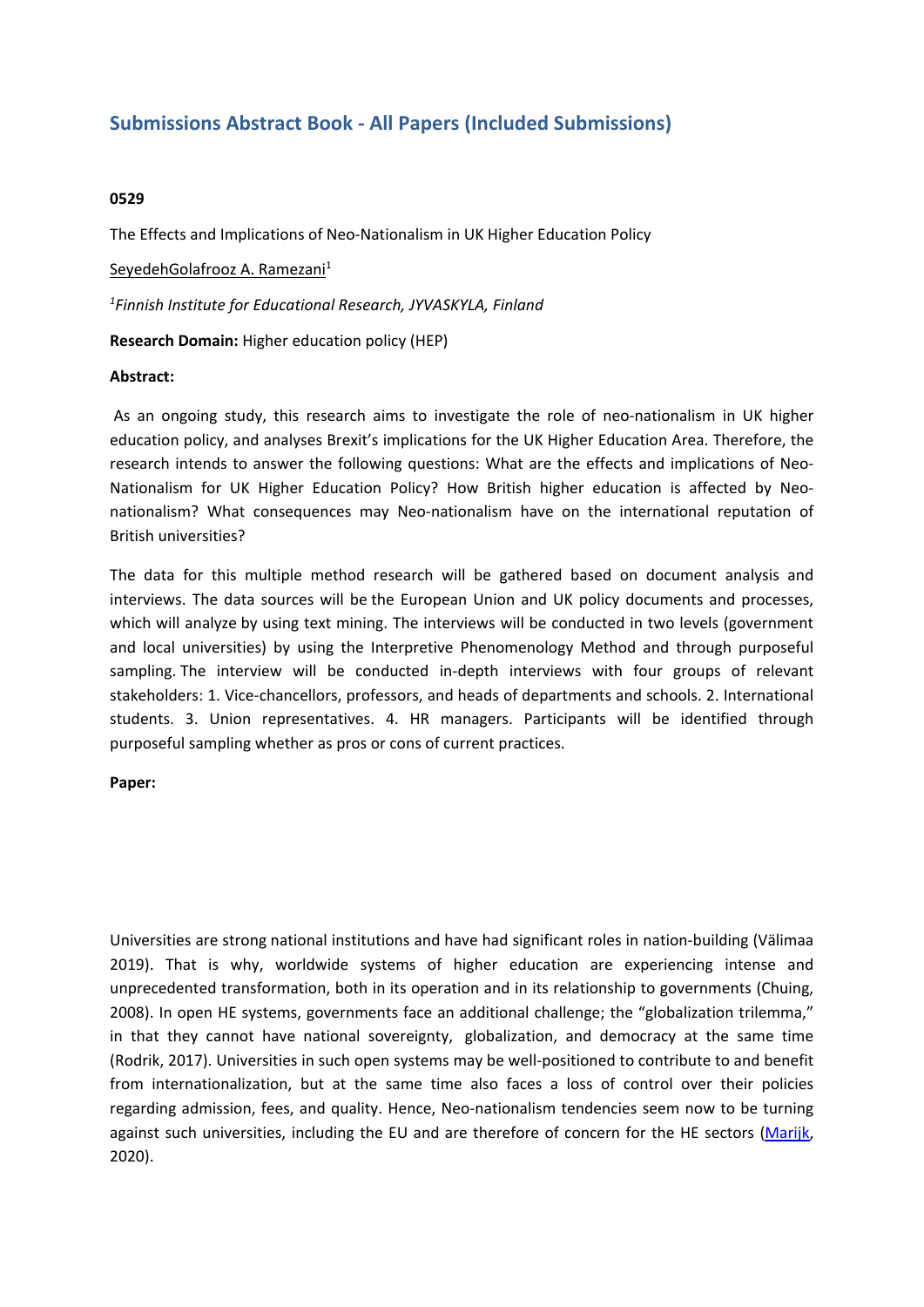Neo-nationalism is <sup>a</sup> branch of civil nationalism created in response to the globalization of capital and based on the theory of the world system (Lee, 2017). Neo-nationalist developments are <sup>a</sup> phenomenon brought partly by global migration flows and are often linked to anti-immigrant policies (Saarinen, 2020). With increasing internationalization, national identity is being reintroduced and reconceptualized as <sup>a</sup> form of global competition (Lee, 2016). Even so, neo-nationalism is <sup>a</sup> powerful challenge in this increasingly complex global society.

Neo-nationalism in HE appears to be about the construction of the hegemonic nation and language as being under threat from the outside. For the HE sector in the EU, the positive attitudes towards the EU are the free movement of EU citizens to live, work, and study anywhere in the EU is seen as the most positive result of the EU and receives the highest level of support as <sup>a</sup> policy priority. Such as the ERASMUS program. All this is crucial to sustaining the beneficial conditions created in the European Research and HE Area and for continued financial support for cross-border collaboration, exchange, and mobility. However, according to Marijk (2020), these trends or perspectives may be quite different in the countries in the periphery of the EU. Universities located their risk to be more in the fire zone. The UK is <sup>a</sup> clear example. In more moderate countries with non-authoritarian leaders, HE can also be caught in the political polarization discussed above and become <sup>a</sup> target of populist discourse, which sees HE as part of the welfare state arrangements. Consequently, these parties claim to protect as "for their citizens first" or even exclusively for them. The Netherlands and Denmark are, for instance, relatively high levels of trust in the EU. Yet governments in both countries are currently looking for measures to control or even reduce the number of international students studying at the national public universities, and campaigns against teaching in English have been launched over the last few years (Matthews, 2019). Another example concerns Switzerland, which is not in the EU, but is <sup>a</sup> member of the European Free Trade Agreement and <sup>a</sup> participant in ERA and EHEA. As <sup>a</sup> result of its 2014 referendum on immigration, Switzerland lost its access to Horizon2020 and ERASMUS grants. The same may happen following Brexit if the UK will indeed break with the EU's free movement principle. No signs that academics or students would escape these consequences are clear yet. Over the course of such <sup>a</sup> study, this matter will be identified and cleared.

 As an ongoing study, this research aims to investigate the role of neo-nationalism in UK higher education policy, and analyses Brexit's implications for the UK Higher Education Area. Therefore, the research intends to answer the following questions: What are the effects and implications of Neo-Nationalism for UK Higher Education Policy? What consequences may Neo-nationalism have on the international reputation of British universities?

#### *Methodology*

The data for this multiple method research will be gathered based on document analysis and interviews. **A** data source will be consisting of the European Union and UK policy documents and processes. In addition, the existing literature, databases will be analyzed by using text mining. **B.** The interviews will be conducted in two levels by using the Interpretive Phenomenology Method through purposeful sampling at the national government level (British Council, Academy, national bodies for HE, British universities union, departments of education, HE funding council, departments for the economy). At the local university level (British world-known public, moderate, low ranked universities). With four groups 1. Vice-chancellors, professors, and heads of departments and schools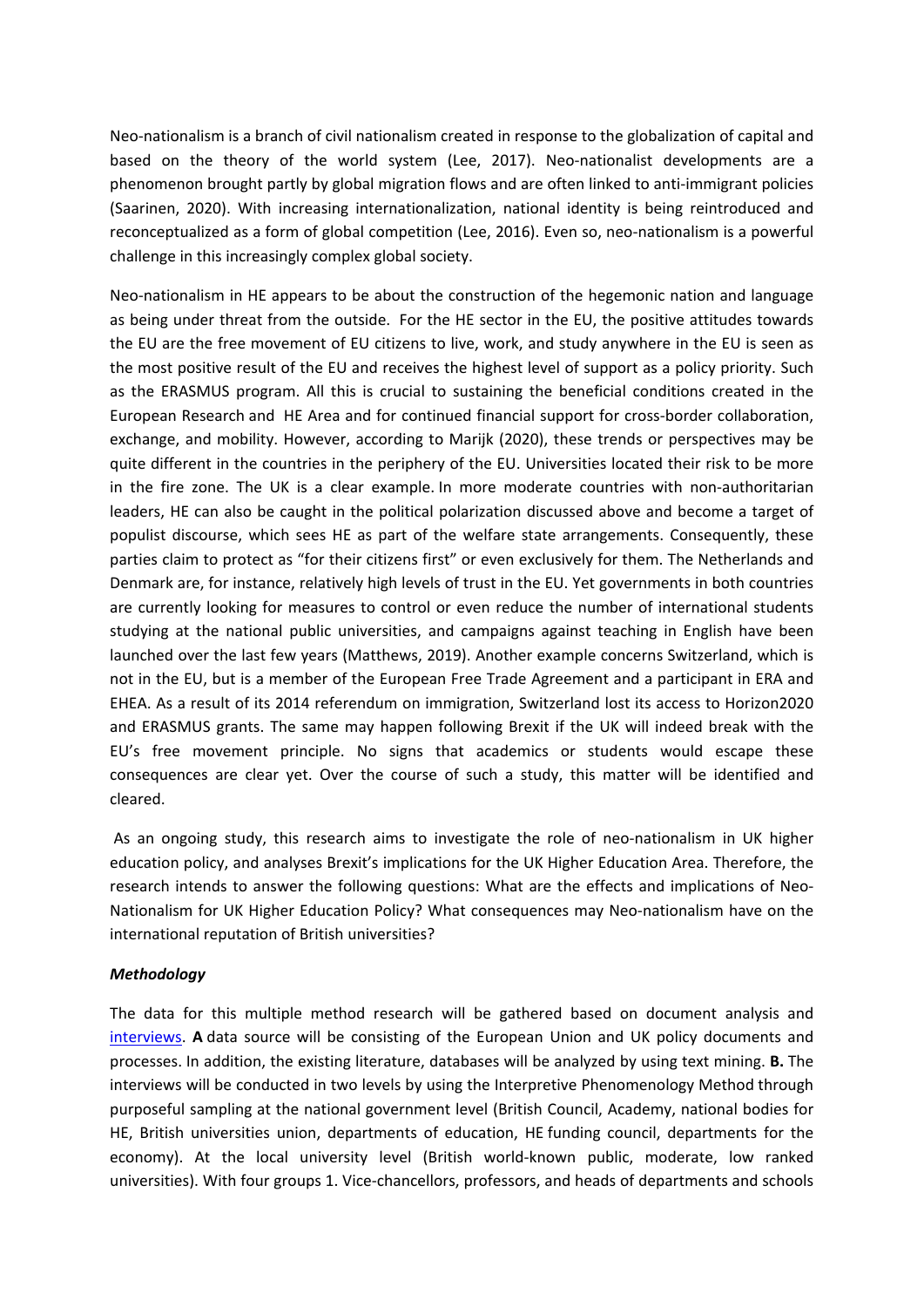(2) International students (3) union representatives (4) HR managers.

## *Expected Outcomes*

 Performing such studies about the effects of neo-nationalism on HE policy is vital more than ever before. Because an analysis of new nationalism may also give us <sup>a</sup> chance to dismantle this apparently self-evident (Western, Euro centrist, or Anglo-centrist) universalism (Díaz, 2018). After all, one of the greatest needs for the development of the poorer nations is assistance from the richer ones in establishing and maintaining higher education.

# **References:**

# *Reference*:

Bieber, Florian. 2020. Global nationalism in times of the COVID-19 pandemic. Online first. Nationalities Papers: 1–13. [https://doi.org/10.1017/nps.202](https://doi.org/10.1017/nps.202%200.35) 0.35.

Britain exits the EU: how Brexit will hit [America"](https://theconversation.com/britain-exits-the-eu-how-brexit-will-hit-america-61412). The Conversation. June 24, 2016.

Chuing Prudence Chou. 2008. The Worldwide Transformation of Higher Education International Perspectives on Education and Society, 9, 297–312. ISSN: 1479-3679/doi:10.1016/S1479-3679(08) 00010-8 297.

Curle, A. 2007. Nationalism and higher education in Ghana. Higher education Quarterly, 16, 3, 229- 242.

Díaz, Adriana. 2018. Challenging dominant epistemologies in higher education: The role of language in the geopolitics of knowledge (re) production. In Multilingual education yearbook 2018. Internationalization, stakeholders & multilingual education contexts, ED. Indika Liyanage, 21–36. Cham: Springer

Guba, E. G., & Lincoln, Y. S. 1994. Competing paradigms in qualitative research. *Handbook of qualitative research*, *2*(163-194), 105.

Hughes, R. 2008. Internationalization of higher education and language policy: Questions of quality and equity. Higher Education Management and Policy 20 (1): 102–119..

Lee, Jenny J. 2016. Global: Neo-Nationalism: Challenges for International Students. International Higher Education, Number 84, pp 371-373.

Lee, Jenny J. 2017. Neo-nationalism in higher education: Case of South Africa. Studies in Higher Education 42 (5): 869–886.